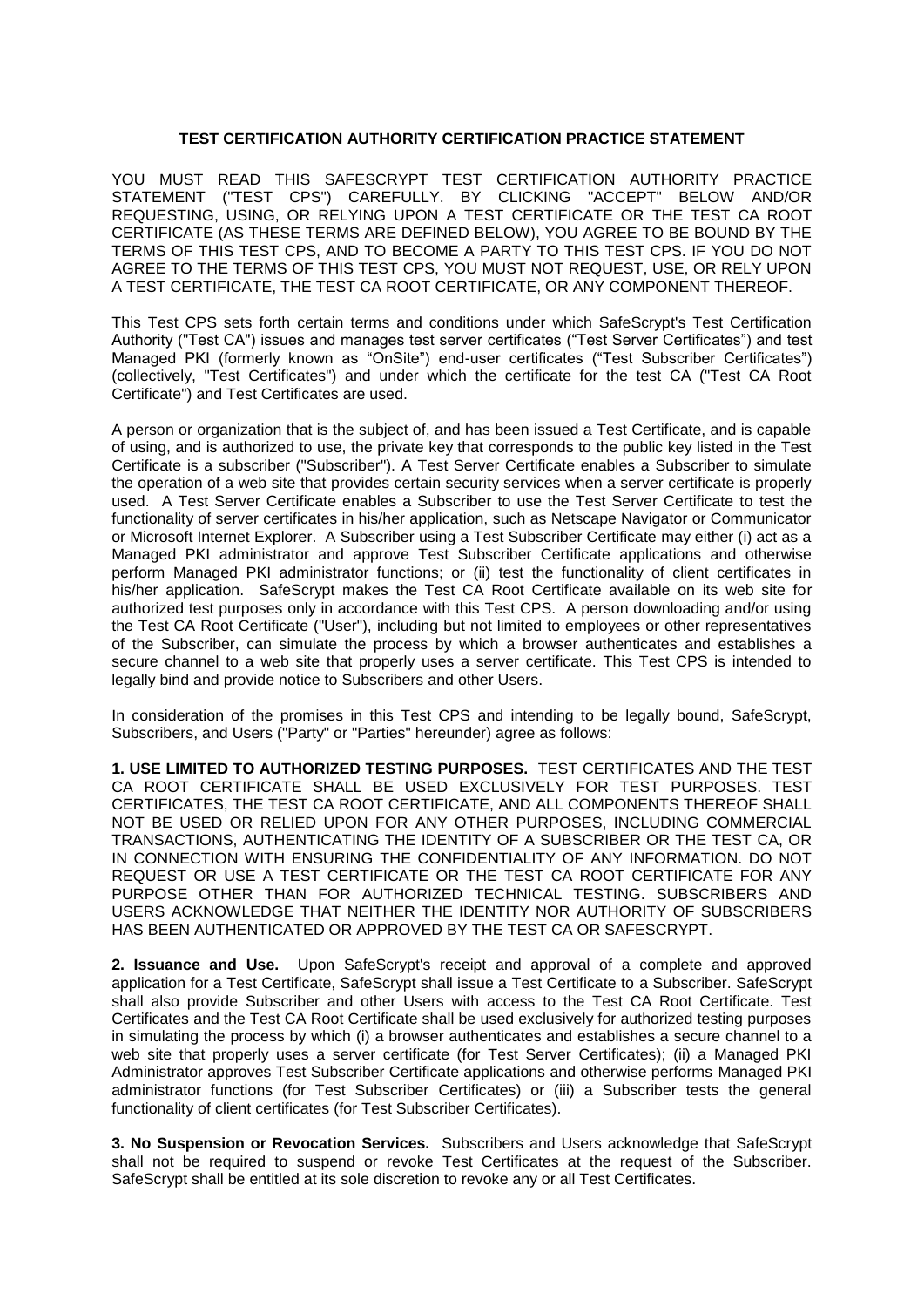**4. Permission to Publish Information.** SafeScrypt shall be entitled to publish and otherwise to disclose publicly any Test Certificate or any portion of the content of a certificate, in connection with SafeScrypt's dissemination of Test Certificate information within and outside of SafeScrypt's Test CA hierarchy.

**5. DISCLAIMER OF WARRANTY.** SAFESCRYPT ISSUES TEST CERTIFICATES "AS IS." SAFESCRYPT DISCLAIMS ANY WARRANTIES WHATSOEVER WITH RESPECT TO THE SERVICES PROVIDED BY SAFESCRYPT HEREUNDER, INCLUDING WITHOUT LIMITATION ANY AND ALL IMPLIED WARRANTIES OF MERCHANTABILITY OR FITNESS FOR A PARTICULAR PURPOSE. SAFESCRYPT MAKES NO REPRESENTATION OR WARRANTY TO ANY PERSON THAT ANY SUBSCRIBER TO WHICH IT HAS ISSUED A TEST CERTIFICATE IS IN FACT THE PERSON OR ORGANIZATION IT CLAIMS TO BE IN INFORMATION SUPPLIED TO SAFESCRYPT, OR THAT ANY PERSON OR ORGANIZATION IS IN FACT THE PERSON OR ORGANIZATION LISTED IN A TEST CERTIFICATE OR THE TEST CA ROOT CERTIFICATE. SAFESCRYPT MAKES NO ASSURANCES OF THE ACCURACY, AUTHENTICITY, INTEGRITY, OR RELIABILITY OF INFORMATION CONTAINED IN TEST CERTIFICATES OR THE TEST CA ROOT CERTIFICATE, OR OF THE RESULTS OF CRYPTOGRAPHIC METHODS IMPLEMENTED IN CONNECTION WITH SUCH CERTIFICATES. NO ORAL OR WRITTEN INFORMATION OR ADVICE GIVEN BY SAFESCRYPT OR ITS EMPLOYEES OR REPRESENTATIVES SHALL CREATE A WARRANTY OR IN ANY WAY INCREASE THE SCOPE OF SAFESCRYPT'S OBLIGATIONS. SOME JURISDICTIONS DO NOT ALLOW THE EXCLUSION OF IMPLIED WARRANTIES, SO THE DISCLAIMERS IN THIS TEST CPS MAY NOT APPLY TO YOU.

**6. LIMITATION OF LIABILITY.** NO PARTY SHALL BE LIABLE TO ANY OTHER PERSON FOR ANY CONSEQUENTIAL, INDIRECT, SPECIAL, OR INCIDENTAL DAMAGES, EVEN IF SUCH OTHER PERSON HAS BEEN ADVISED OF THE LIKELIHOOD OF SUCH DAMAGES. SOME JURISDICTIONS DO NOT ALLOW THE LIMITATION OR EXCLUSION OF LIABILITY FOR INCIDENTAL OR CONSEQUENTIAL DAMAGES, SO THE LIMITATION OR EXCLUSION OF LIABILITY IN THIS TEST CPS MAY NOT APPLY TO YOU. THE AGGREGATE LIABILITY TO ANY AND ALL PERSONS CONCERNING A SPECIFIC CERTIFICATE, WHETHER IN CONTRACT, TORT, OR OTHERWISE, SHALL BE LIMITED TO AN AMOUNT NOT TO EXCEED Indian Rupees Two Thousand Five Hundred].

**7. Certificate Expiration.** Test Certificates, and the Parties obligations under this Test CPS, shall expire two (2) weeks from the date of certificate issuance. SafeScrypt shall be entitled to revoke a Test Certificate and terminate its obligations to a Subscriber under this Test CPS within its sole discretion at any time, with or without cause.

**8. After Expiration or Revocation.** Upon expiration or revocation for any reason, a Subscriber's Test Certificate and all components thereof, shall not be used or relied upon for any reason. Such expiration or revocation shall not affect Sections 4, 5, 6, 8, and 9 of this Test CPS and all subsections of the foregoing, which shall continue in full force and affect to the extent necessary to permit the complete fulfillment thereof. Users shall delete the Test CA Root Certificate from their browsers upon completion of testing.

## **9. Miscellaneous Provisions.**

**9.1 Governing Laws**. The laws of India (irrespective of its choice of law principles) shall govern the validity of this Test CPS, the construction of its terms, and the interpretation and enforcement of the rights and duties of the parties hereto.

**9.2 Successors and Assigns.** Except as otherwise provided herein, this Agreement shall be binding upon, and inure to the benefit of the respective successors, executors, heirs, representatives, administrators, and assigns of the Parties. Neither this Test CPS nor Subscriber's Test Certificate shall be assignable by Subscriber. Any such attempted assignment or delegation shall be void and of no effect.

**9.3 Severability.** If any provision of this Test CPS, or the application thereof, shall for any reason and to any extent, be invalid or unenforceable, the remainder of this Test CPS and application